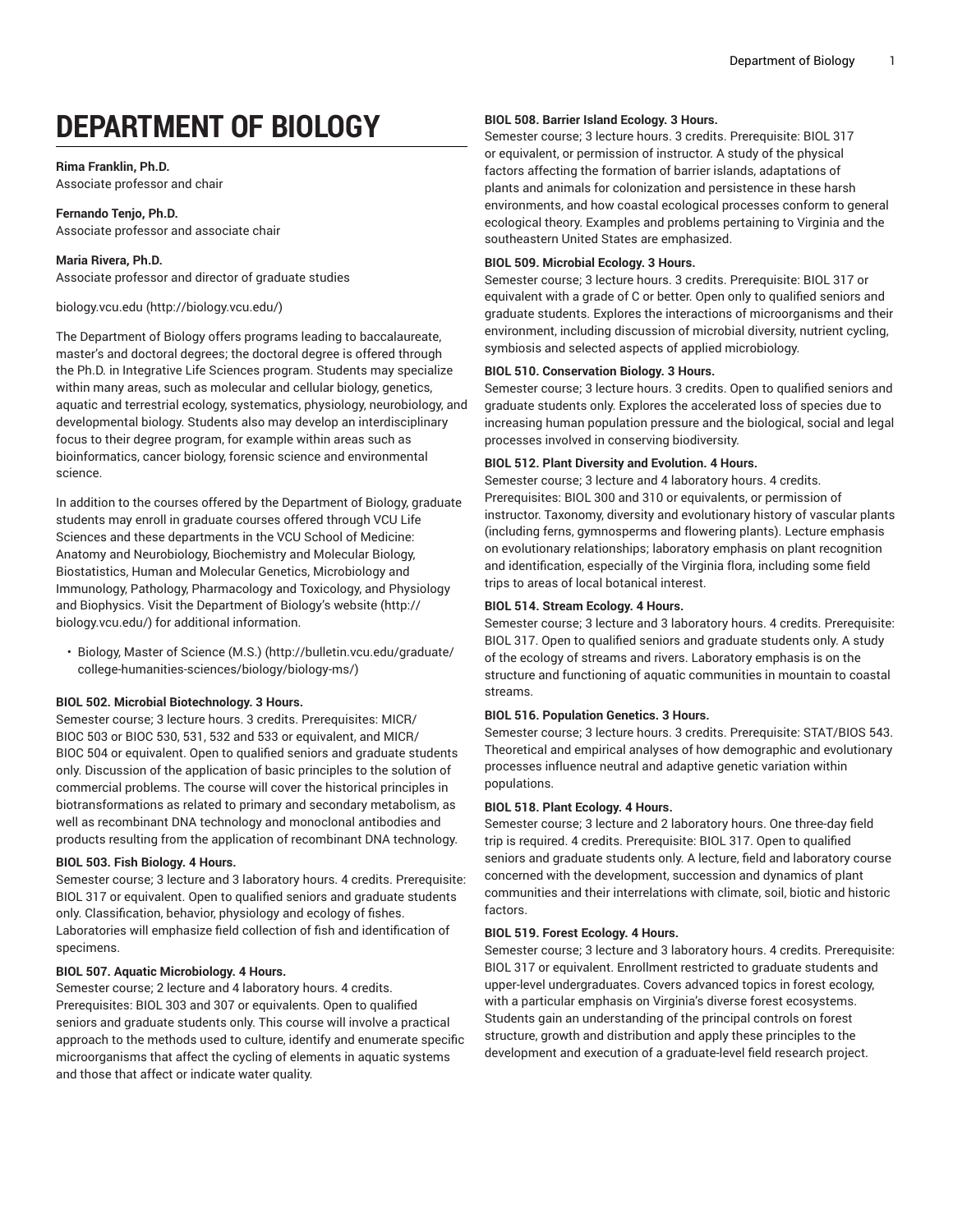# **BIOL 520. Population Ecology. 3 Hours.**

Semester course; 3 lecture hours. 3 credits. Prerequisites: BIOL 310 and BIOL 317 or permission of instructor. Open to qualified seniors and graduate students only. Theoretical and empirical analysis of processes that occur within natural populations, including population genetics, population growth and fluctuation, demography, evolution of life history strategies and interspecific interactions. Quantitative models will be used extensively to explore ecological concepts.

#### **BIOL 521. Community Ecology. 3 Hours.**

Semester course; 3 lecture hours. 3 credits. Prerequisites: BIOL 317 or equivalent. Open to qualified seniors and graduate students only. Theoretical and empirical analysis of the structure and function of natural communities, ecosystems and landscapes.

#### **BIOL 522. Evolution and Speciation. 3 Hours.**

Semester course; 3 lecture hours. 3 credits. Prerequisite: BIOL 310 or equivalent. Open to qualified seniors and graduate students only. Evolutionary principles, with emphasis on genetic and environmental factors leading to changes in large and small populations of plants and animals, and the mechanisms responsible for speciation.

#### **BIOL 524. Endocrinology. 3 Hours.**

Semester course; 3 lecture hours. 3 credits. Prerequisites: BIOL 300 and CHEM 301-302 and CHEZ 301L, 302L or equivalent. Open to qualified seniors and graduate students only. Hormonal control systems at the organ, tissue and cellular level. Although the major emphasis will be on vertebrate endocrine systems, some discussion of invertebrate and plant control systems will be covered.

#### **BIOL 530. Introduction to Human Genetics. 3 Hours.**

Semester course; 3 lecture hours. 3 credits. Enrollment restricted to qualified seniors and graduate students. Basic knowledge of genetics is recommended. Provides a comprehensive examination of the fundamentals of human genetics. Explores topics including Mendelian and non-Mendelian inheritance, pedigree analysis, cytogenetics, aneuploid syndromes, cancer, gene structure and function, epigenetics, gene expression, biochemical genetics, and inborn errors of metabolism.

#### **BIOL 535. Wetlands Ecology. 4 Hours.**

Semester course; 3 lecture and 3 laboratory hours. 4 credits. Prerequisite: BIOL 317 or equivalent or permission of instructor. A study of the ecology of freshwater and coastal wetlands, including the physical and biological aspects of these systems, wetland functions at local, landscape and global scales, and wetland regulations and restoration. Students will acquire skills with analytical techniques used in laboratory settings and in field-based applications for purposes of identifying and delineating wetland ecosystems.

#### **BIOL 540. Fundamentals of Molecular Genetics. 3 Hours.**

Semester course; 3 lecture hours. 3 credits. Prerequisite: BIOL 310 or consent of instructor. The basic principles and methodologies of molecular biology and genetics are applied to genome organization, replication, expression, regulation, mutation and reorganization. Emphasis will be placed on a broad introduction to and integration of important topics in prokaryotic and eukaryotic systems. Crosslisted as: BNFO 540.

# **BIOL 541. Laboratory in Molecular Genetics. 2 Hours.**

Semester course; 1 lecture and 4 laboratory hours. 2 credits. Pre- or corequisite: BIOL 540 or equivalent. Experiments are designed to apply advanced techniques and concepts of molecular biology and genetics using prokaryotic and eukaryotic systems. Emphasis will be placed on experimental design, integrating results throughout the semester, making use of relevant published literature, scientific writing and providing handson experience with advanced equipment and methodologies. Crosslisted as: BNFO 541.

# **BIOL 545. Biological Complexity. 3 Hours.**

Semester course; 2 lecture and 2 laboratory hours. 3 credits. Prerequisites: physics and calculus, or permission of instructor. Open only to graduate students and qualified seniors. An introduction to the basis of complexity theory and the principles of emergent properties within the context of integrative life sciences. The dynamic interactions among biological, physical and social components of systems are emphasized, ranging from the molecular to ecosystem level. Modeling and simulation methods for investigating biological complexity are illustrated. Crosslisted as: LFSC 510.

#### **BIOL 548. Bioinformatic Technologies. 2 Hours.**

Semester course; 2 lecture hours. 2 credits. Prerequisite: BIOL 545/ LFSC 510 or permission of instructor. Introduction to the hardware and software used in computational biology, proteomics, genomics, ecoinformatics and other areas of data analysis in the life sciences. The course also will introduce students to data mining, the use of databases, meta-data analysis and techniques to access information. Crosslisted as: LFSC 520.

#### **BIOL 550. Ecological Genetics. 3 Hours.**

Semester course; 3 lecture hours. 3 credits. Open to qualified seniors and graduate students only. Introduces the principles of ecological genetics, especially those with foundations in population and quantitative genetics, and illustrates conceptual difficulties encountered by resource stewards who wish to apply genetic principles. Explores various types of biological technologies employed by conservation geneticists and provides means for students to gain experience in analyzing and interpreting ecological genetic data.

#### **BIOL 560. Conservation Medicine. 3 Hours.**

Semester course; 3 lecture hours. 3 credits. Introduces students to key elements of wildlife diseases, zoonoses, emerging infectious diseases associated with wildlife and humans, and both the conservation and health impacts of these topics. Included are discussions of the interactions among environmental quality and wildlife and human diseases and health. Topics include diseases of fish, amphibians, reptiles, birds and mammals, the effects of environmental contaminants and climate on those diseases, and their interaction with human health.

#### **BIOL 565. Advances in Cell Signaling. 3 Hours.**

Semester course; 3 lecture hours. 3 credits. Prerequisite: BIOL 300 or equivalent. Topical course focusing on advances in cellular communication by cytokines, hormones and neurotransmitters. Each semester, the course focuses on a different topic. Past topics have included cancer biology, allergy and asthma, and autoimmunity.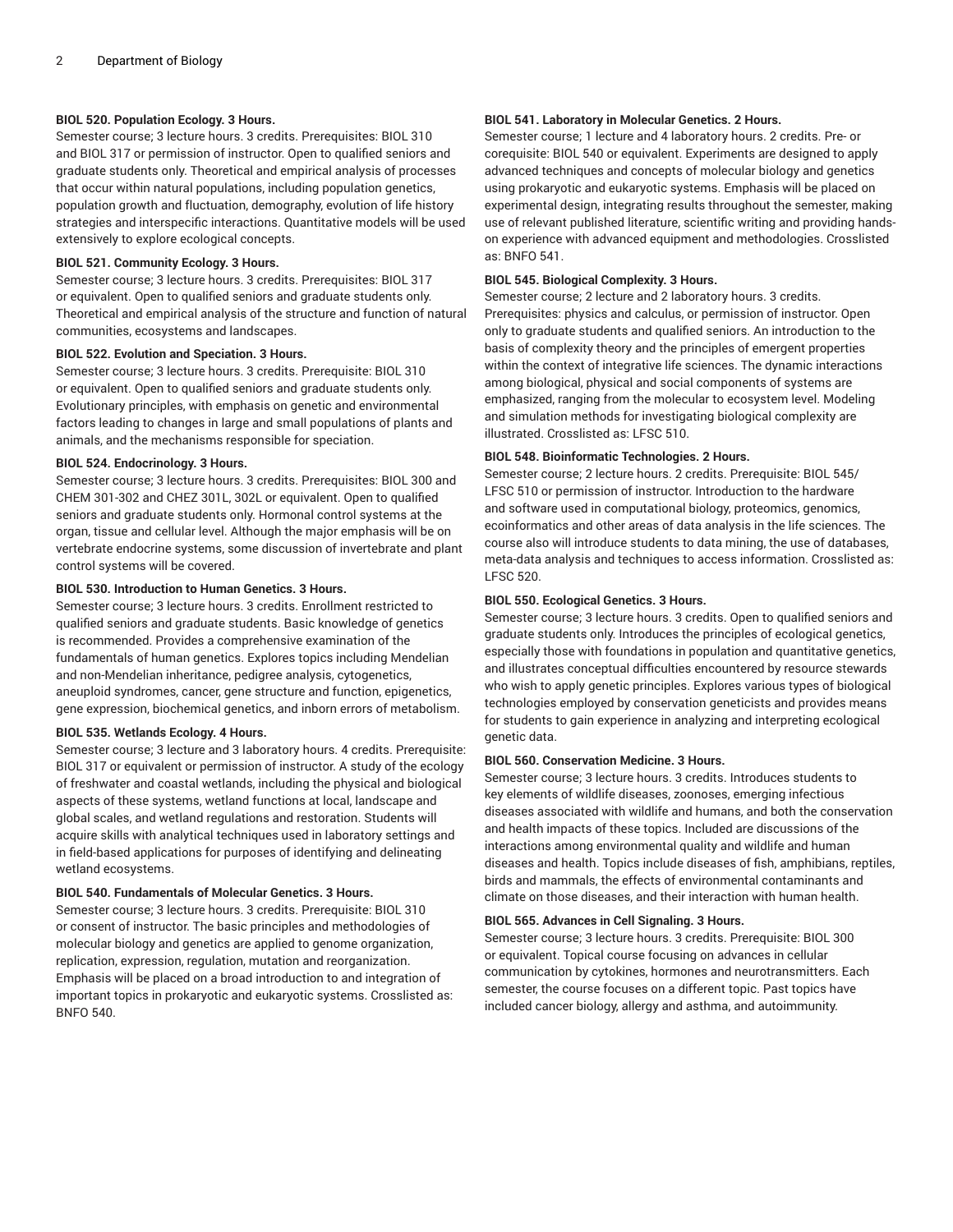# **BIOL 580. Eukaryotic Biotechnology. 3 Hours.**

Semester course; 3 lecture hours. 3 credits. Prerequisites: BIOL 300 and BIOL 310, both with a minimum grade of C, or graduate standing in biology or a related field. Enrollment is restricted to graduate students and senior undergraduates. Discussion of principles, concepts, techniques, applications and current advances in cellular and molecular biology aspects of biotechnology for animal and plant cells. The course will cover molecular construction of foreign genes; DNA cloning; technologies for DNA, RNA and protein analyses; nonvector and vectormediated genetic transformation; gene regulation in transgenic cells; cell and tissue culture; cell fusion; and agricultural, medical and other industrial applications.

#### **BIOL 591. Special Topics in Biology. 1-4 Hours.**

Semester course; 1-4 credits. An in-depth study of a selected topic in biology. See the Schedule of Classes for specific topics to be offered each semester and prerequisites. If several topics are offered, students may elect to take more than one.

#### **BIOL 601. Integrated Bioinformatics. 4 Hours.**

Semester course; 3 lecture and 3 laboratory hours. 4 credits. Enrollment requires permission of instructor. Presents major concepts in bioinformatics through a series of real-life problems to be solved by students. Problems addressed will include but not be limited to issues in genomic analysis, statistical analysis and modeling of complex biological phenomena. Emphasis will be placed on attaining a deep understanding of a few widely used tools of bioinformatics. Crosslisted as: BNFO 601.

#### **BIOL 602. Professional and Career Development in Biology. 1 Hour.**

Semester course; 1 lecture hour. 1 credit. Enrollment is restricted to students with graduate standing. This course will equip students early in their graduate experience with the knowledge, resources and skills to rapidly and successfully complete the requirements for an M.S. in Biology while enhancing their communication and planning skills in several critical formats and areas, as well as exploring alternative career paths based on their personal goals and values.

# **BIOL 603. Fundamentals of Scientific Leadership. 3 Hours.**

Semester course; 3 lecture hours. 3 credits. Enrollment restricted to students with graduate standing. The purpose of this course is to prepare students to successfully work as members and leaders of diverse scientific teams during their graduate studies and in multiple scientific career paths. Students will be familiarized and gain experience with key concepts of teams and leading teams, including values-based missions and goals, effective communication and feedback, stages of team development and leadership, diversity and inclusivity, mentoring and coaching, resolving conflict, project management, leading change, leaving a legacy, and assessment.

#### **BIOL 604. Research Integrity. 1 Hour.**

Semester course; 1 lecture hour. 1 credit. Enrollment is restricted to students with graduate standing. This course is designed to provide a discussion-based approach to research integrity. By the end of the course students will be acutely aware of how science interacts with and informs society. They will have digested an array of topical issues relating to responsible conduct of research and be able to clearly articulate ethical and legal solutions to problems posed. This course addresses issues across a broad biosciences background including laboratory and field studies. This course targets master's- and entry-level Ph.D. students. Graded as pass/fail.

# **BIOL 605. Diversity and Inclusion in Science. 1 Hour.**

Semester course; 1 lecture hour. 1 credit. Enrollment is restricted to students with graduate standing. This course will familiarize and engage students with multiple forms of diversity in science through presentations, diverse guest speakers, class discussions and student assignments, preparing them to recognize and leverage this diversity by employing inclusiveness throughout their scientific careers and lives.

# **BIOL 606. Quantitative Ecology. 3 Hours.**

Semester course; 3 lecture hours. 3 credits. Principles and applications of mathematical ecology at the community level, including experimental design; sampling techniques, assumptions and limitations; and the use of cluster analysis, gradient analysis and ordination to evaluate, summarize and compare large data sets.

#### **BIOL 607. Science Communication: Fundamentals. 2 Hours.**

Semester course; 2 lecture hours. 2 credits. Enrollment is restricted to students with graduate standing. The goal of this course is to provide training in science communication to diverse audiences from scientific and nonscientific backgrounds and across diverse career paths. The course covers fundamental rules of writing, the writing process, technical writing, visual presentation, oral presentation, engaging audiences and communication with the public. Students will attain science communication skills through writing exercises, videotaped oral exercises and peer review to prepare them for graduate school and beyond.

#### **BIOL 608. Science Communication: Research Proposals. 2 Hours.**

Semester course; 2 lecture hours. 2 credits. Enrollment is restricted to students with graduate standing. The goal of this course is to provide training in writing competitive research proposals. Students will learn the necessary skills for the proposal-writing stage of scientific research preparatory stage, including reference managers, annotated bibliographies, selling the idea, mock review panels, short-form proposals, long-form proposals and thesis/dissertation proposals. Students will learn proposal-writing skills that will provide an edge in applications for a diversity of funding sources.

# **BIOL 609. Scientific Communication: Public Discourse. 1 Hour.**

Semester course; 1 lecture hour. 1 credit. Prerequisite: BIOL 607. Enrollment is restricted to students with graduate standing. The mission of this course is to train students nearing completion of a thesis/ dissertation to apply skills they learned in the prerequisite course to effectively communicate their own thesis/dissertation research, and its relevance to global issues in biology, to nonscientific audiences. Students successfully completing this course will be able to effectively communicate the science and relevance of their own research in verbal and written formats with non-scientists in the lay public, government and nongovernment institutions and the media. Graded as satisfactory/ unsatisfactory.

#### **BIOL 610. Conservation Applications. 3 Hours.**

Semester course; 3 lecture hours. 3 credits. Covers the implementation of conservation techniques including monitoring, planning, education, habitat management and combining conservation with human development strategies. Focuses on how to make conservation work where biodiverstiy and human livelihoods must be reconciled. Students will utilize a number of computer programs to analyze and interpret management strategies.